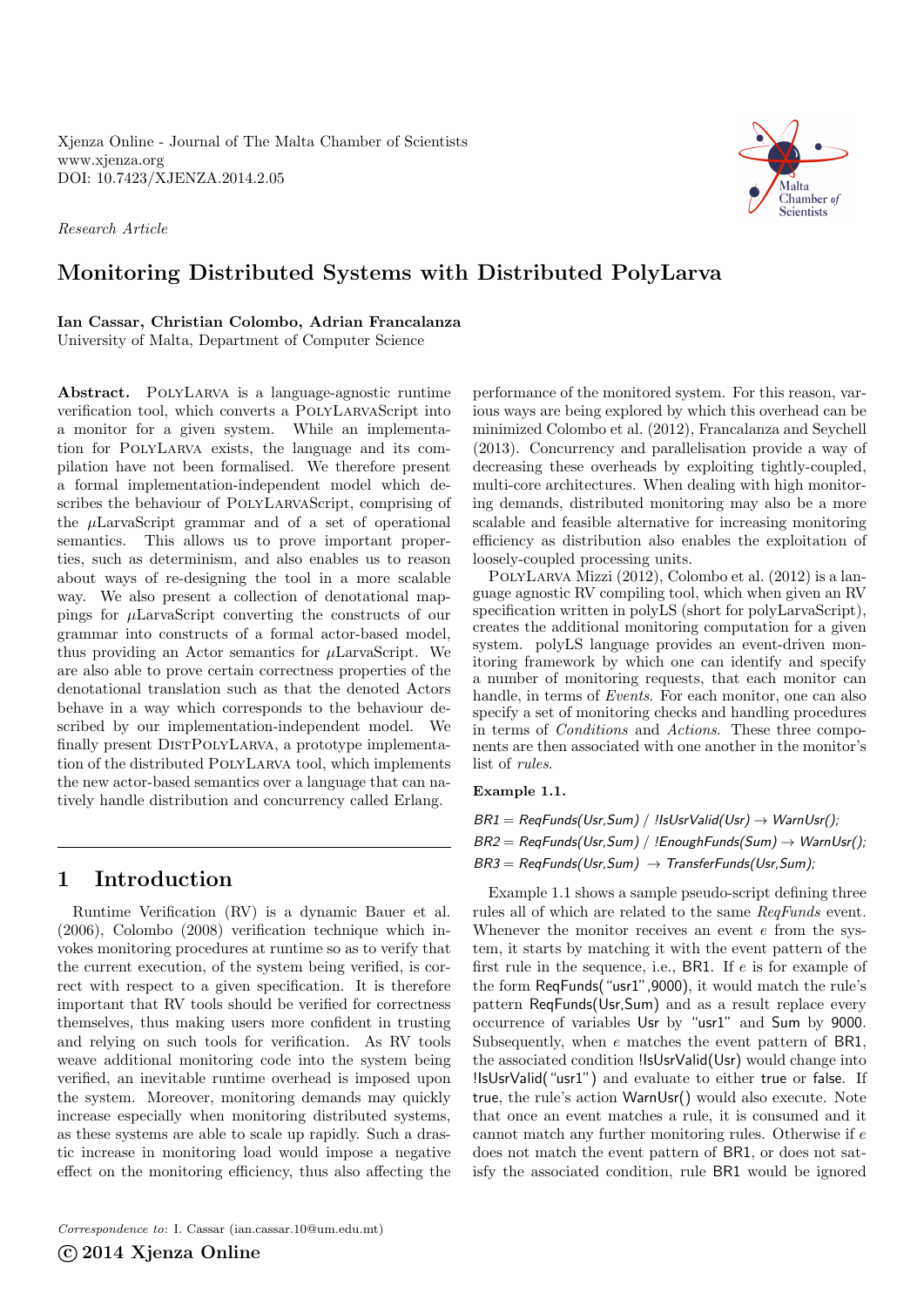and the event is matched with the pattern of BR2.

### 1.1 Problem Definition

There are several problems with the original PolyLarva Mizzi [\(2012\)](#page-8-1):

- [1](#page-0-0). POLYLARVA was developed using a compiler-driven<sup>1</sup> Colombo et al. [\(2012\)](#page-7-2) approach, hence no formal language semantics exist for polyLS. This is not ideal as one would require a thorough understanding of how the PolyLarva compiler is implemented, in order to understand the behaviour of the language constructs. This also makes it hard to understand how the Poly-Larva compiler interprets and converts the polyLS constructs into monitoring constructs and even harder to improve it.
- 2. Since no formal model exists for PolyLarva , there also does not exist any type of formal proof which substantiates the validity and the correctness of the PolyLarva compiler. This makes it hard for users to trust that our RV tool would correctly verify their system, as specified in their compiled script.
- 3. Due to the shared-state, multi-threaded design of the synthesised monitor, PolyLarva does not provide a foundation by which the compiled monitor could be easily scaled up in order to make use of distributed architectures. A distributed design would introduce more areas that can be explored in order to exploit the advantages of distributed architectures so as to be capable of handling higher monitoring demands.

# 2 The High-level Model

The main focus of this model is that of providing a formal, implementation-independent description of the runtime behaviour of polyLS. In fact, this model formally describes the behaviour of the most essential constructs of POLYLARVA 's polyLS. It consists of the  $\mu$ LarvaScript grammar, derived from the original polyLS language, and from a series of operational semantics which provide a formal implementation-independent description of the runtime behaviour of the constructs in our grammar.

The  $\mu$ LarvaScript Grammar presented in Table 3.1 is made from abstract syntax, meaning, that the language is treated as if it has already been parsed and hence assumed to be syntactically correct. It assumes denumerable sets of values  $v \in Val$ , variables  $x \in Var$ , and identifiers  $i \in Id = Val \cup Var$ , within its other constructs. The state of a monitor uses variables to store values collected from system events for further analysis. The grammar also assumes the inclusion of predicate functions, which are used in conditions so as to perform checks on the monitor's state. The entire  $\mu$ LarvaScript grammar is defined below.

### Table 3.1 - The µLarvaScript Grammar.

 $M \in Mons ::= \langle State, RulesList \rangle \mid \langle State, RulesList \rangle || Mons$  $d \in RulesList ::= Rule; RulesList \mid \varepsilon$ 

 $r \in Rule ::= ((q, c) \mapsto a)$ 

- $n \in EventName \supset \{mthdInvoked, exThrown, mthdRet, in$ ternal}
- $s \in State : Var^* ::= \{x_0, x_1, \ldots\}$
- $e \in Event :: = EventName(v_0 \in Val ... v_k \in Val)$
- $q \in Query ::= EventName(i_0 ... i_k)$
- $b \in Boolean ::= true \mid false$

|

- $c \in Condition ::= Boolean \mid !(Condition) \mid$
- Condition && Condition  $| p(v_0 \in Val, ..., v_k \in Val)$  $a \in Actions : (State \rightarrow State) ::= stop | fail | noOp | a<sub>1</sub>, a<sub>2</sub>$

#### $update(State, Function) | load(Mons)$

A monitoring system consists of a collection of concurrent monitors,  $M_0||M_1$ , where each individual monitor,  $\langle s, d \rangle$ , possesses its own current *local state* "s" and its own rule list "d". Monitors are able to process sequences of events "t" which are forwarded to the monitor by the system. The state of a monitor, "s", comprises a set of local variables,  $\{x_0, ..., x_n\}$ , while a rule list, "d" consists of a sequence of rules. Each individual rule, of the form  $((q, c) \mapsto a)$ , binds an event query "q", and a condition "c", with an action "a". Although an event query, "q", has a very similar structure to an event, "e", the latter describes an actual event which originates from the system being monitored.

Conversely, the former is used to describe a pattern which states that the host monitor is able to handle system events which match the pattern denoted by the query. A condition " $c$ ", can be a boolean formula or a predicate which performs checks on the monitor's current state and on the values passed as its arguments, so as to yield a boolean result. Similarly, an action "a" is a deterministic function which processes a sequence of operations which can possibly modify the monitor's current state. The monitor supports the following actions:  $(i)$  stop − halts the execution of the current monitor;  $(ii)$  fail – indicates that the monitored system has violated the property;  $(iii)$  nop – the monitor applies a rule but does not carry out an action;  $(iv)$  update(S,F) – the monitor takes the current monitor state " $S$ " and a custom action function " $F$ " and applies " $F(S)$ ", such that F is able to take state S as input and return an updated monitor state;  $(v)$  load $(M)$  – a monitor is able to dynamically load another monitor M.

The following example script shows the same rules defined in Example 1.1, written in  $\mu$ LarvaScript syntax. As a shorthand, we refer to an action  $update(state, Act(args))$ as Act(args).

### Example 3.1.

 $\{\{usr1, funds\},\}$  $((RegFunds(Usr, Sum), lIsUsrValid(Usr)) \mapsto WarmUsr(l));$  $((RegFunds(Usr, Sum), !EnoughFunds(Sum)) \rightarrow WarnUsr());$  $((\text{RegFunds}(Usr, Sum), true) \rightarrow \text{TransferFunds}(Usr, Sum);$ 

### 2.1 Operational Semantics

The operational semantics for polyLS consists of a group of reduction rules. These rules, defined below,

<sup>&</sup>lt;sup>1</sup>The aim was to develop an actual compiler implementation.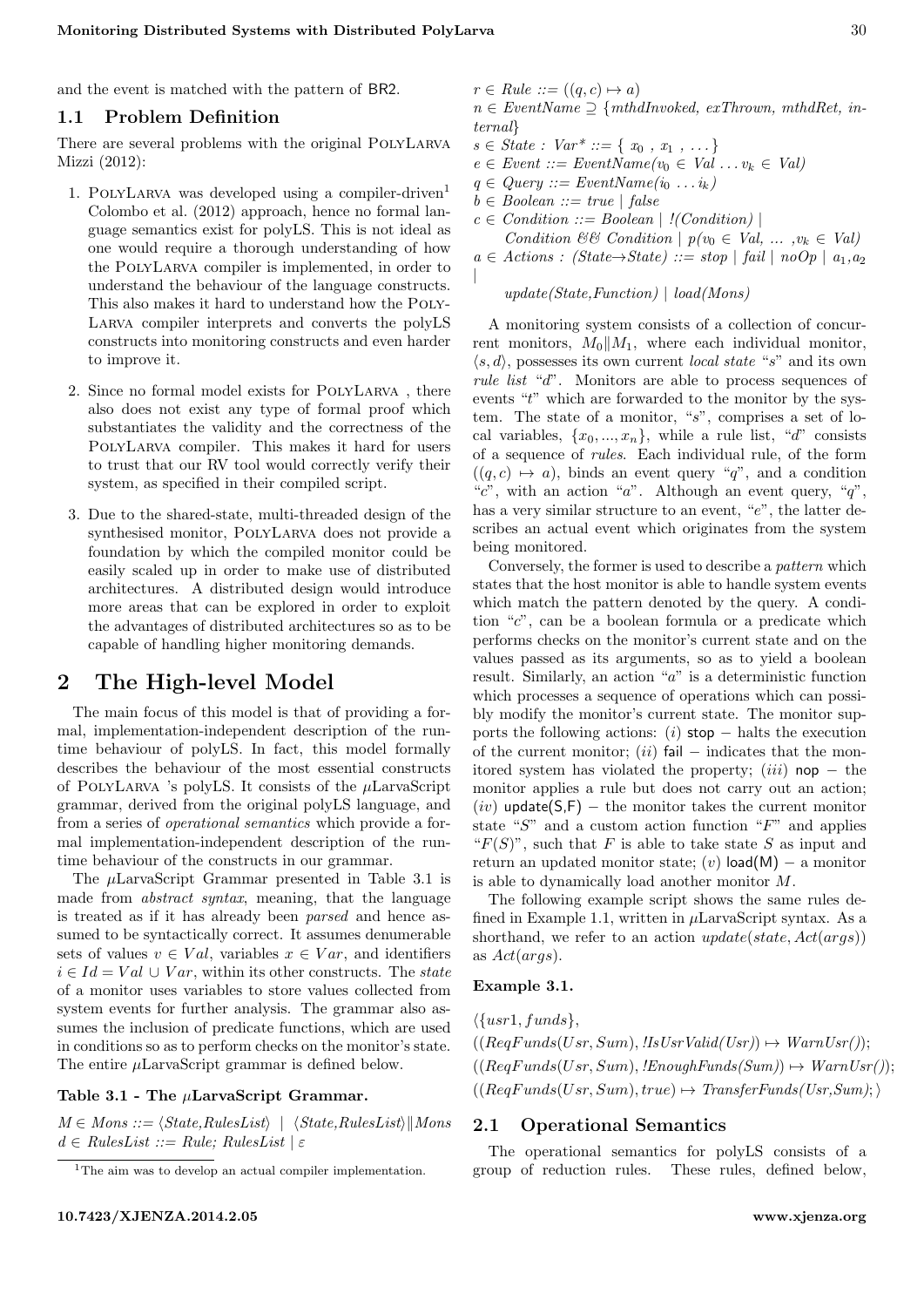are segmented into high level monitoring rules, denoted by the high-level relation ( $\mapsto$ ), and into the low-level monitoring rules, denoted by the low-level relation  $(\rightarrow)$ relation. These rules serve to indicate how a collection of monitors would behave when they receive a system event. In fact, they describe how an event is *ignored* when no monitor in the collection is able to handle the event.

### $\mu$ LarvaScript High-Level Monitoring rules

$$
\text{RHLMon1} \quad \begin{array}{c}\n t \rhd M \rightarrow t' \rhd M' \\
 t \rhd M \vdash \rightarrow t' \rhd M' \\
 \text{RHLMon2} \quad e; t \rhd M \nrightarrow \n \end{array}
$$
\n
$$
\text{RHLMon2} \quad \begin{array}{c}\n e; t \rhd M \nrightarrow \n \end{array}
$$

 $\mu$ LarvaScript Low-Level Monitoring rules

$$
t \rhd M_0 \to t' \rhd M'_0
$$
  
\n
$$
t \rhd M_0 \parallel M_1 \to t' \rhd M'_0 \parallel M_1
$$
  
\n
$$
e, s, d \Downarrow s'
$$
  
\n
$$
e, t \rhd \langle s, d \rangle \to t \rhd \langle s', d \rangle
$$

 $\mu$ LarvaScript Event Consumption rules

$$
\text{RConsAx}\frac{\text{matches}(q,e) = \sigma \quad s, c\sigma \Downarrow^c \text{true}}{e, s, ((q, c) \mapsto a); d \Downarrow a\sigma(s)}
$$
\n
$$
\text{RConsInD1}\frac{\text{matches}(q,e) \neq \sigma \quad e, s, d \Downarrow s'}{e, s, ((q, c) \mapsto a); d \Downarrow s'}
$$
\n
$$
\text{RConsInD2}\frac{\text{matches}(q,e) = \sigma \quad s, c\sigma \Downarrow^c \text{false} \quad e, s, d \Downarrow s'}{e, s, ((q, c) \mapsto a); d \Downarrow s'}
$$

#### $\mu$ LarvaScript Condition Evaluation

RTRU 
$$
\frac{p(v_0, \ldots, v_n)(s)}{s, p(x_0, \ldots, x_n) \sigma \Downarrow^c \text{false}}
$$
\nRPRED1 
$$
\frac{p(v_0, \ldots, v_n)(s)}{s, p(x_0, \ldots, x_n) \sigma \Downarrow^c \text{true}}
$$
\nRPRED2 
$$
\frac{\neg p(v_0, \ldots, v_n)(s)}{s, p(x_0, \ldots, x_n) \sigma \Downarrow^c \text{false}}
$$
\nRNOT 
$$
\frac{s, c\sigma \Downarrow^c b}{(s, !c\sigma) \Downarrow^c b_1} \text{ where } b_1 = \neg b
$$
\nRAND 
$$
\frac{s, c_1\sigma \Downarrow^c b_1}{s, c_1\sigma \&& c_2\sigma \Downarrow^c b_2}
$$
\nwhere  $b_3 = b_1 \wedge b_2$ 

The high-level monitoring rules ( $\mapsto$ ) state that a highlevel reduction is only possible if  $t \geq M$  is able to reduce into  $t' \geq M'$  through a series of low-level reductions  $(\rightarrow)$ . However, if a low-level reduction is unable to reduce  $e: t \geq M$  into some other form, then it means that event "e" will be *ignored*, thus reducing  $e, t \geq M$  into  $t \geq M$  where "t" is the tail of "e; t" and "M" remained unmodified by the reduction.

rParMon is a low-level inductive rule which determines whether  $t \geq M_0||M_1$ , consisting of a sequence of events "t" and monitor collection " $M_0||M_1"$ , is capable of reducing into  $t' \geq M_0' || M_1$ , where "t'" is a modified stream of events while " $M'_0||M_1$ " represents a modified monitor collection. It states that such a reduction is only allowed if there exists some sub-monitor collection " $M_0$ ", which when given the same event stream, "t", reduces it into event stream

"t'" and " $M_0''$ ", i.e., a modified version of collection " $M_0$ ". rMonEvtHandling is an axiom which specifies that a monitor, of the form " $\langle s, d \rangle$ " which is provided with a sequence of events " $e; t$ ", changes its state to " $s$ ". It also specifies that this reduction is allowed if the event " $e$ ", together with the current monitor's state "s" and rule list " $d$ ", are able to evaluate into the next state " $s$ " by using the Event Consumption rules.

The Event Consumption rules  $(\Downarrow)$  describe how an individual monitor, consisting of state "s" and rule list "d", reacts and behaves in order to handle the received event "e". In fact they indicate that a *successive* state " $s$ " is derived once the event has been handled by the monitor and removed from the event stream. Hence, the above rules, describe the operational behaviour by which a  $\mu$ LarvaScript monitor consumes a system event. Particularly, these rules define that a modified state " $s$ " is only produced when the received system event "e" matches a query "q" of one of the monitor's rules, which causes condition " $c$ " to evaluate to true, thus invoking an action " $a$ " which modifies state "s" into some "s'". Note that  $\sigma$  is produced when a query q matches  $^2$  $^2$  an event e so to provide a mapping between the variables in  $q$  and the system values received in  $e$ . This mapping is then used by conditions and actions which require information about the system. Furthermore, To evaluate a condition " $c$ ", the event consumption rules use the Condition Evaluation rules  $(\downarrow^c)$  to determine whether the event satisfies or violates the associated condition.

### 2.2 The Single Receiver Property

One of the most prominent properties observed in Poly-Larva was that no matter how many monitors are specified, only a maximum of one monitor ends up receiving and handling an event. For this reason we assume that a *sound* monitoring specification is one which coincides with the Single Receiver Property defined by Definition 3.1. This property is quite essential, especially in a distributed context, so to ensure that two or more monitors are never allowed to handle the same event simultaneously, meaning that at most only one monitor is allowed to execute an action whenever a specific event occurs. We therefore base our arguments and evaluation proofs upon this important property, meaning that any guarantees offered by our models, only apply for sound specifications.

#### Definition 3.1. The Single Receiver Property.

$$
t \rhd M_0 \parallel M_1 \to t' \rhd M'
$$
 implies  
\n $t \rhd M_0 \to t' \rhd M'_0$  and  $t \rhd M_1 \nleftrightarrow$ 

# 3 The Distributed-State Model and its Translation

This model aims to provide a formal description of the behaviour of the  $\mu$ LarvaScript constructs in a way which is closely related to an actual, distributed-state implementation. In fact, this distributed-state model consists in a

<sup>&</sup>lt;sup>2</sup>(Cassar, [2013\)](#page-7-3) provides the formal definition for  $matches(q, e) =$ σ.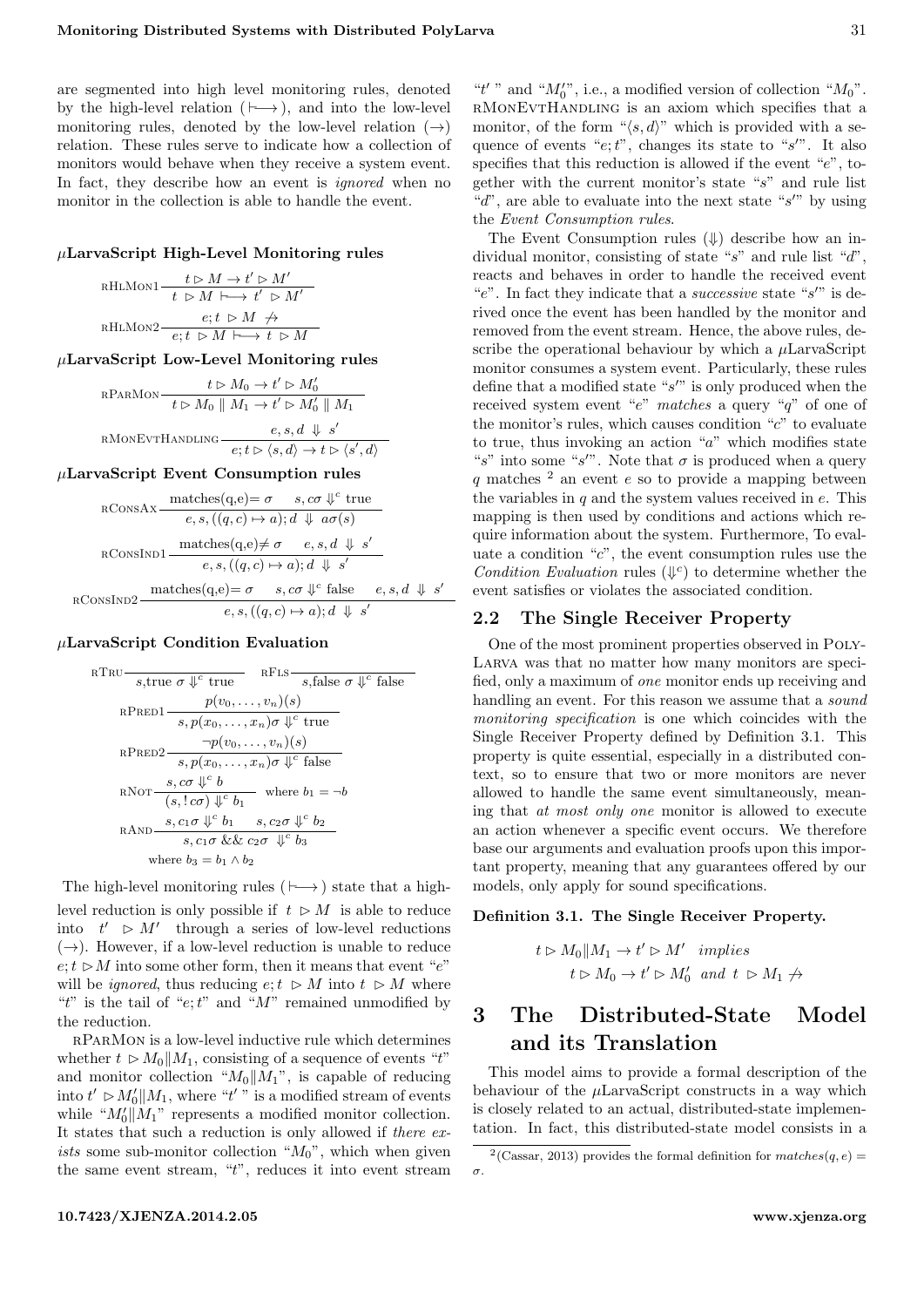formal translation from  $\mu$ LarvaScript constructs to constructs of a formal Actor model for Erlang (presented in Sections [3.2](#page-3-0) and [3.3\)](#page-3-1) adapted from Francalanza and Sey-chell [\(2013\)](#page-8-0). In this way, the meaning of the  $\mu$ LarvaScript constructs is given in terms of a highly scalable Haller and Sommers [\(2012\)](#page-8-2), distributed state model, which produces a monitoring system capable of handling larger monitoring demands with the same or better performance. This claim is supported by Gustafson's Law Gustafson [\(1988\)](#page-8-3).

# 3.1 Concurrency, the Actor Model & Erlang

The Actor Model Gul A. et al. [\(2001\)](#page-8-4) is a highly scalable paradigm Haller and Sommers [\(2012\)](#page-8-2) which offers a level of abstraction by which both data and procedures can be encapsulated into a single construct.

Actors differ from objects since actors are also concurrent units of execution, each of which executes independently and asynchronously. This fusion of data abstraction and concurrency relieves the developer from having to recur to the explicit concept of a thread in order to make use of concurrency. Moreover, since Actors communicate through Message Passing Gul A. et al. [\(2001\)](#page-8-4), the developer does not need to develop explicit synchronization mechanisms to prohibit dangerous concurrent access to the data, shared amongst the communicating threads.

Additionally, message passing between these actors is performed asynchronously Gul A. et al. [\(2001\)](#page-8-4), which means, that an Actor is able to send a message without having to wait for the receiver's response. Conversely, the receiver does not need to be listening for incoming messages in order to receive them since the messages are deposited in the Actor's mailbox.

In order for an actor to retrieve the received data, it must issue a receive command to recover a message from its mailbox. An important factor is that message passing in the Actor model normally assumes fairness, that is, any message sent by an actor to another existing actor, is guaranteed to eventually be deposited inside the target actor's mailbox. In addition to this merger between data, functions and concurrency, an actor is also assigned a unique and persistent identifier, which is essential to identify the target destination actor of the message being sent. A case in point is Erlang Vermeersch [\(2009\)](#page-8-5), Armstrong [\(2007\)](#page-7-4), a programming language which natively implements this model.

Although forms of concurrency are employed in the monitors synthesised by PolyLarva , this is done through multi-threading and shared state communication Mizzi [\(2012\)](#page-8-1) using explicit locking mechanisms. As these con-current monitors do not use a distributed state<sup>[3](#page-0-0)</sup>, they can only be executed concurrently on the same machine. This implies that unlike a distributed multi-processing design, a multi-threaded monitor side cannot exploit the full processing capabilities of loosely coupled distributed architectures, making it less scalable A and P [\(2010\)](#page-7-5).

## 3.2 Actor Calculus for Erlang

The following calculus, adapted from Francalanza and Seychell [\(2013\)](#page-8-0), denotes a formalized abstract syntax for modeling the behaviour of Erlang programs. The calculus was further restricted so as to only describe the core Erlang constructs which are most relevant to our intents and purposes.

### Calculus for Actor Systems:

$$
A, B, C \in \text{ACTR} \quad ::= i[e \triangleleft q] | A \parallel B \mid (i)A
$$
\n
$$
q, r \in \text{MBox} \quad ::= \epsilon | v : q
$$
\n
$$
e, d \in \text{EXP} \quad ::= v | \text{ self} | e!d | \text{rcv } g \text{ end} | e(d) | \text{spw } e |
$$
\n
$$
x = e, d | \text{case } e \text{ of } g \text{ end} | \dots
$$
\n
$$
v, u \in \text{VAL} \quad ::= x | i | a | \text{uy.} \lambda x. e | \{v, \dots, v\} | l | \text{exit} | \dots
$$
\n
$$
l, k \in \text{LST} \quad ::= \text{nil} | v : l
$$
\n
$$
p, o \in \text{Part} \quad ::= x | i | a | \{p, \dots, p\} | \text{nil} | p : x | \dots
$$
\n
$$
g, f \in \text{PLST} \quad ::= \epsilon | p \rightarrow e; g | p \text{ when } e \rightarrow e; g
$$

#### Evaluation Contexts

$$
C \ ::= \ \ \begin{bmatrix} - \end{bmatrix} \mid C!e \mid v!C \mid C(e) \mid v(C) \mid x = C, e \mid \ldots
$$

This calculus uses denumerable sets of variables  $x, y, z \in \text{VAR}, \text{atoms } a, b \in \text{ATOM}, \text{and process identifiers}$  $i, j, k \in$ PID amongst other constructs, so as to describe the execution of an Erlang program in terms of a "system of actors" Francalanza and Seychell [\(2013\)](#page-8-0). A system of actors is composed of a collection of actors executing in parallel,  $A||B$ , where each individual actor,  $i[e \triangleleft q]$ , is uniquely identified by its process identifier i.

Moreover, "e" represents an expression which the actor will execute concurrently, with respect to its local mailbox "q" Francalanza and Seychell [\(2013\)](#page-8-0). An actor's mailbox, is denoted as a list of values<sup>[4](#page-0-0)</sup> " $v : q$ ", where "v" represents the head of the queue while " $q$ " denotes its tail. Additionally, actor expressions Francalanza and Seychell [\(2013\)](#page-8-0) usually consist of a sequence of expressions " $x = e, d$ ", which is expected to reduce down to a value. Moreover, expressions may consist of: (i) sending messages to other actors through " $e!d$ " (where expression e should reduce to a PID;  $(ii)$  referencing to the actor's own process identifier by using self; *(iii)* applying functions to other expressions with " $e(d)$ "; (iv) branching using the case statement; and (v) pattern matching when reading a value from the mailbox through the recv q end construct, where " $q \in$ PLsT" represents a guarded / protected list. Additionally, expressions Francalanza and Seychell [\(2013\)](#page-8-0) may also define evaluation contexts expressed as " $C$ ". An expression defined within a context will be the first to execute entirely. Moreover, values may consist of variables, *recursive functions*<sup>[5](#page-0-0)</sup>  $\mu y.\lambda.x.e,$ tuples  $\{v_1, ..., v_n\}$ , lists and other constructs.

## <span id="page-3-1"></span>3.3 Erlang Reduction Semantics for Actor Systems

The operational semantics in figures [1,](#page-4-0) [2](#page-4-1) and [3](#page-4-2) Francalanza and Seychell [\(2013\)](#page-8-0), provide a formal description

<span id="page-3-0"></span><sup>3</sup>"Distributed state" means that each monitor has its own local state and communicate through message passing.

<sup>&</sup>lt;sup>4</sup>The colon ":" in  $v : q$ , represents the list constructor operator, ie, value v is added to list q.

<sup>&</sup>lt;sup>5</sup>The "y" in  $\mu y.\lambda.x.e$  denotes a self-referencing variable which is required to perform recursive calls for the function " $\lambda.x.e$ ".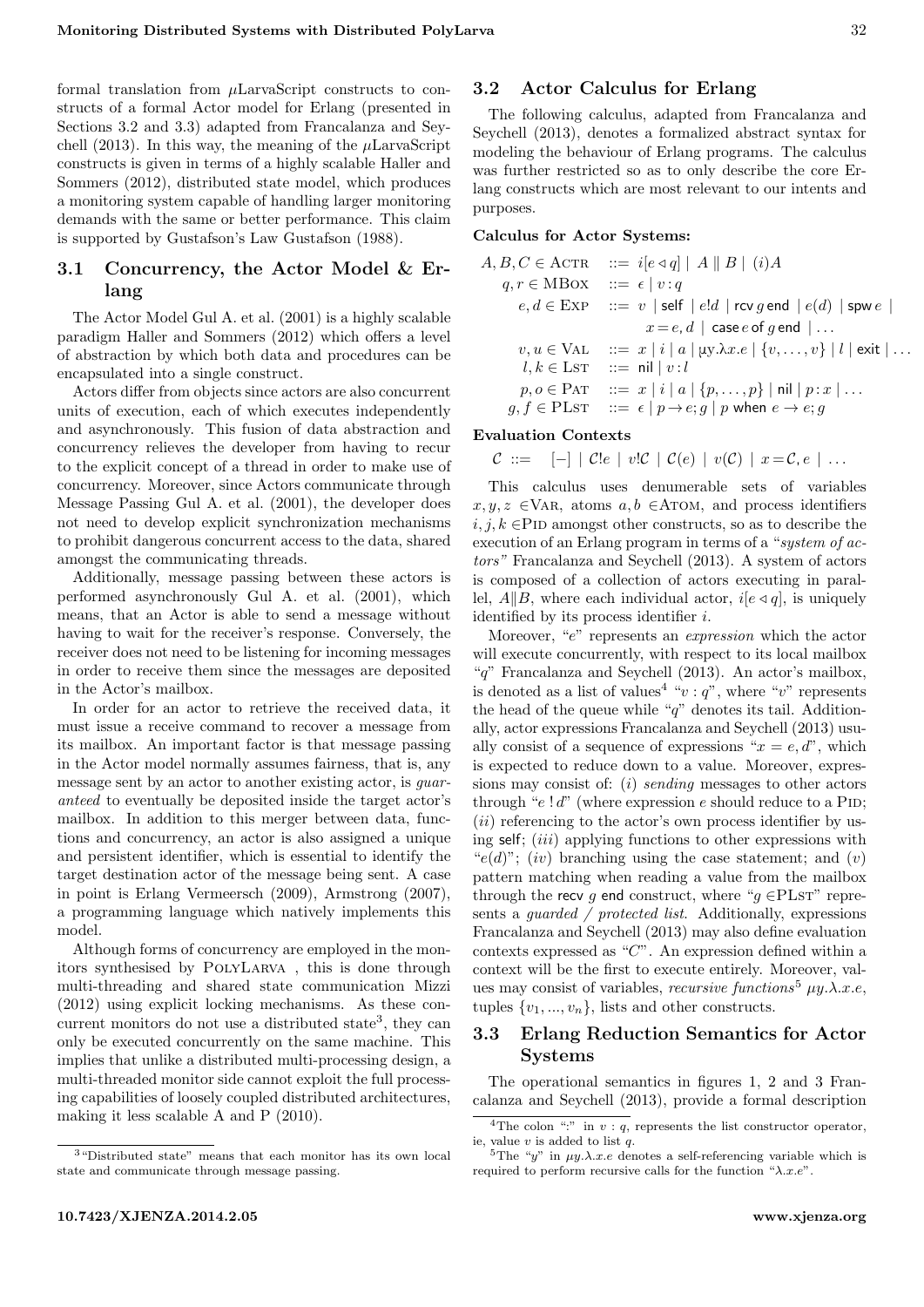of the behaviour of the actor calculus. Moreover, the semantics assume that the actor systems are "well-formed" Francalanza and Seychell [\(2013\)](#page-8-0),ie, every actor is identified by a unique process identifier.

<span id="page-4-0"></span>
$$
\text{Com-}\frac{j[\mathcal{C}[i!v] \triangleleft q] \parallel i[e \triangleleft q] \rightarrow j[\mathcal{C}[v] \triangleleft q] \parallel i[e \triangleleft q; v]}{\text{mth}(g, v) = e}
$$
\n
$$
\text{Rb1}\frac{\text{mth}(g, v) = e}{i[\mathcal{C}[\text{rcv} g \text{ end}] \triangleleft (v:q)] \rightarrow i[\mathcal{C}[e] \triangleleft q]}
$$
\n
$$
\text{Rb2}\frac{\text{mth}(g, v) = \perp \qquad i[\mathcal{C}[\text{rcv} g \text{ end}] \triangleleft q]^m \rightarrow i[\mathcal{C}[e] \triangleleft r]^m}{i[\mathcal{C}[\text{rcv} g \text{ end}] \triangleleft (v:q)]^m \rightarrow i[\mathcal{C}[e] \triangleleft (v:r)]^m}
$$

#### Figure 1: Reduction Semantics for Actor Systems - Part 1.

The Com rule, in Figure [1](#page-4-0) describes a message passing mechanism by which an actor " $j[\mathcal{C}[i!v] \triangleleft q]$ " can send a message containing a value " $v$ " and append it at the end of the mailbox of another actor. The recipient actor will only retrieve and be notified about the message, residing in its mailbox, when it issues a recv command. In fact, rules RD1 and RD2 can then be used retrieve a message from the actor's mailbox. RD1 states that a value is retrieved from the mailbox if it matches at least one pattern of some protected list  $g \in PLST$ , associated with the recv command, thus returning the expression associated with the first matching guarded rule, " $p \rightarrow e$ " or "p when  $\rightarrow e$ ". Moreover, rule RD2 is an inductive rule which allows for an actor to perform a selective receive, meaning that an actor is not restricted to only retrieve the topmost message in the queue, but is allowed to keep on searching in its mailbox, or if necessary keep on waiting for new messages, until it finds a message which matches at least one pattern in the guarded list, associated with the receive function.

<span id="page-4-1"></span>
$$
\operatorname{Cs1} \frac{\operatorname{mch}(g, v) = e}{i[c[\operatorname{case} v \text{ of } g \text{ end}]]^m \rightarrow i[c[e]]^m}
$$
\n
$$
\operatorname{SLF} \frac{\operatorname{GLF} \left[ c[\operatorname{self}]] \rightarrow i[c[i]] \right]}{i[c[\operatorname{up} \lambda x. e(v)]] \rightarrow i[c[e\{\mu y. \lambda x. e/y\} \{v/x\}]]}
$$
\n
$$
\operatorname{SPW} \frac{\operatorname{ic} \left[ c[\operatorname{spw} e] \triangleleft q \right] \rightarrow (j)(i[c[j] \triangleleft q] \parallel j[e \triangleleft \epsilon] \right)}{i[c[\operatorname{spw} e] \triangleleft q] \rightarrow (j)(i[c[j] \triangleleft q] \parallel j[e \triangleleft \epsilon] \right)}
$$

Figure 2: Reduction Semantics for Actor Systems - Part 2.

The Cs1 rule, in Figure [2,](#page-4-1) states that a value " $v$ " will only be accepted if it matches a pattern in the associated guarded list " $q$ ". For example, consider the following code:

case *Bin* of 
$$
1 \rightarrow ok
$$
;  $0 \rightarrow ok$ ;  $\rightarrow nok$  end.

This code states that if variable "Bin" reduces to 1 or to 0, during execution, then it is accepted and the " $ok$ " atom is returned. Otherwise, if it reduces to some other form, " $n \in \mathbb{R}^n$ " is returned, since in Erlang, the "<sup>"</sup>" pattern refers

to a catch-all pattern which matches anything. Moreover, the Spw rule is used to describe how new concurrent actor instances can be dynamically created, while the SLF rule dictates that the self statement reduces into the calling Actor's Pid. Moreover,App rule states that when some value " $v$ " is passed as an argument of a recursive function " $\mu y.\lambda.x.e$ ", then all occurrences of the self-referencing variable " $y$ " in expression " $e$ ", will be replaced by the entire recursive function. Moreover, all occurrences of argument "x", in function " $\lambda$ .x.e", will be replaced by the passed value "v".

Moreover, the Ass rule, in Figure [3](#page-4-2) below, describes that in an expression sequence " $x = e, d$ ", when the first expression  $e$  is reduced into a value " $v$ ", the value obtained can be used by the second expression d. It also states that the obtained value "v" will bind to variable "x", meaning that this variable will store the result obtained after reducing the entire expression sequence. The remaining rules are quite self explanatory.

<span id="page-4-2"></span>
$$
\text{EXT}\begin{array}{c}\n\overline{i[\mathcal{C}[x=\text{exit},e]]}\rightarrow i[\mathcal{C}[\text{exit}]]} \\
\text{Ass}\begin{array}{c}\n v \neq \text{exit} \\
 i[\mathcal{C}[x=v,e]]\rightarrow i[\mathcal{C}[e\{v/x\}]]]\n\end{array} \\
\text{Par}\begin{array}{c}\n A \rightarrow A' \\
 \overline{A \parallel B} \rightarrow A' \parallel B\n\end{array}
$$

Figure 3: Reduction Semantics for Actor Systems - Part 3.

# 3.4 Alternative Semantics for  $\mu$ LarvaScript

The denotations in Figure 4.1 convert  $\mu$ LarvaScript constructs into constructs of the formal Actor model for Erlang Francalanza and Seychell [\(2013\)](#page-8-0), thus giving Actor semantics to  $\mu$ LarvaScript. Also one must distinguish between the constructs which are declared within the denotations and those declared without any denotation. The constructs declared in a denotation are µLarvaScript constructs, for example, abc in  $[abc]^m$  refer to a  $\mu$ LarvaScript construct,<br>while if abc is not declared in a depotation, then it is a while if abc is not declared in a denotation, then it is a construct of the Erlang model Francalanza and Seychell [\(2013\)](#page-8-0).

 $[[t \triangleright M]]^m$  presents the root denotational function which<br>less an event stream t and a  $\mu$  arregarint menitor spec takes an event stream t and a  $\mu$ LarvaScript monitor specification " $M$ ". It then invokes another denotational function  $[[t]]_{es}^{m}$ , which creates a coordinating Actor that exe-<br>gutes in parallel with the monitoring actors returned by cutes in parallel with the monitoring actors returned by fst( $[M]_{par}^m$ ). Moreover, in order for the denotation  $[[t]]_{par}^m$ <br>to keep on reducing it requires a list of precess identifiers to keep on reducing, it requires a list of process identifiers<sup>[6](#page-0-0)</sup> (PIDS) returned by snd(  $\llbracket M \rrbracket_{par}^m$ ).<br>The translation  $\llbracket \cdot \llbracket H \rrbracket_{amp}^m$  converts

The translation  $[[t]]_{cs}^{m}$  converts an event stream into a<br>expliciting actor when given a list of PIDS. This special coordinating actor, when given a list of PIDS. This special Actor is required to interface with the monitored system and to make sure that the synthesized monitor is behaving in accordance with the Single Receiver Property. In fact,

 $6A$  PID uniquely identifies an Actor.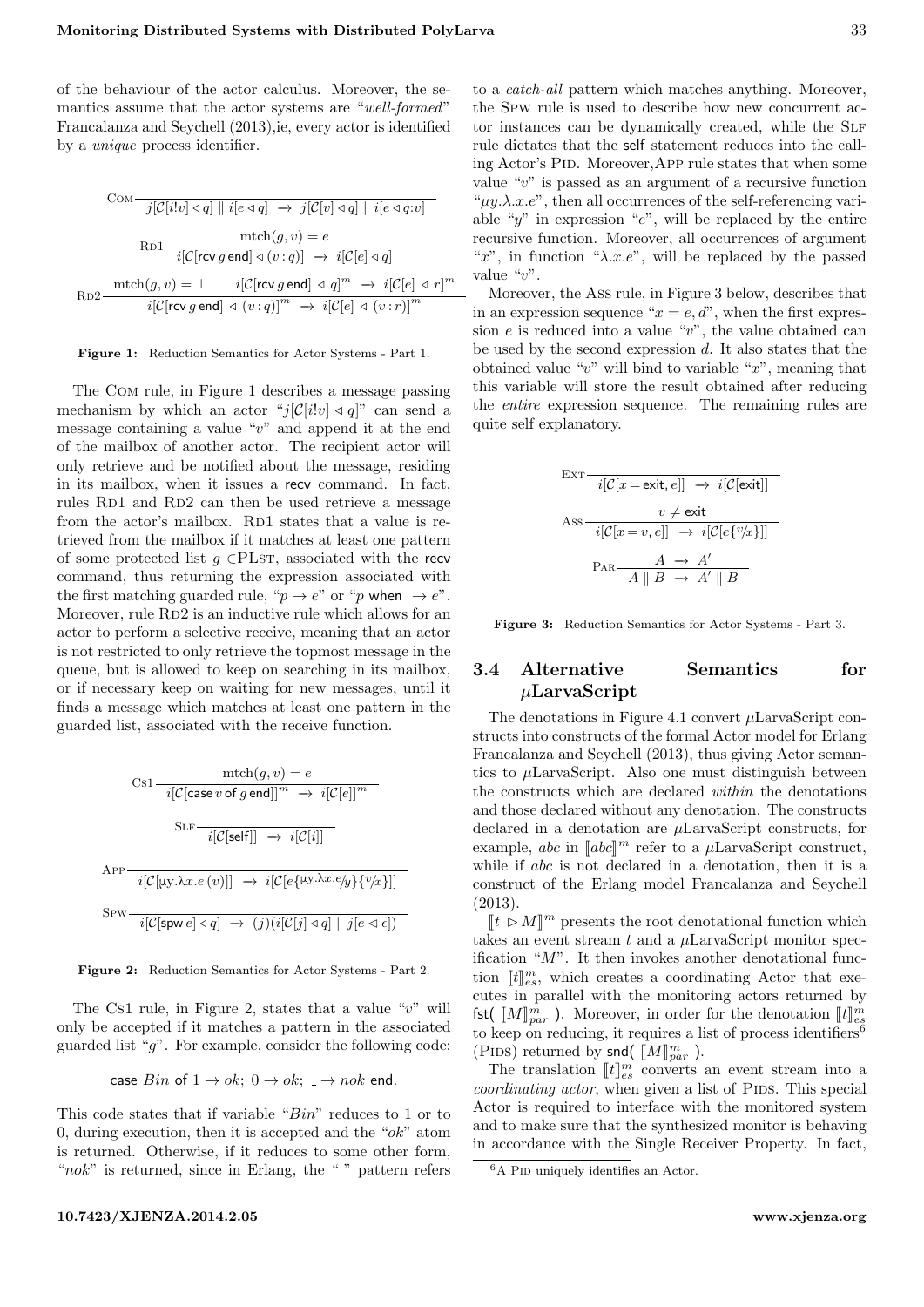$[[t]]_{es}^{m}$  creates an actor with  $[[t]]_{mb}^{m}$  as its mailbox, meaning<br>that the system system will be delivered to the coordinator's that the system events will be delivered to the coordinator's mailbox. The coordinator consists of a recursive function which takes a list of PIDS and listens for messages in its mailbox via a recv command. Whenever the coordinator receives the message  $\{new, Pid\}$ , it signifies that one of the concurrent monitors has issued a  $[[load(M)]_a^m$  action, so as to dynamically create a new concurrent monitor. Hence, the coordinator adds the PID of the new monitor to its P<sub>ID</sub>-list and issues a recursive call, to restart listening for other messages.

## Fig 4.1 The formal translation.

$$
\begin{array}{rcl}\n\llbracket t \, \triangleright \, M \rrbracket^m & \stackrel{\text{def}}{=} & \llbracket t \rrbracket^m_s(\mathsf{snd}(\llbracket M \rrbracket^m_{par})) \parallel \mathsf{fst}(\llbracket M \rrbracket^m_{par}) \\
\llbracket t \rrbracket^m_{es}(\mathsf{PidList}) & \stackrel{\text{def}}{=} \; \text{coord}[(\mu \, y_{rec} \cdot \lambda \, X_{lst} \cdot (\text{recv} \, \{ \text{evt}, \text{E} \}) \rightarrow \text{best}(\{ \, \text{E}, \text{self}(\text{)} \}, X_{lst}), \\
& \quad \text{case await}(\{ \text{len}(X_{lst}) \cdot 1) \text{ of } 0 \rightarrow y_{rec}(X_{lst}); \\
& \quad 1 \rightarrow y_{rec}(X_{lst}); \\
& \quad - \text{error} \\
& \quad \text{end} \\
\{\text{new}, \text{Pid}\} & \rightarrow \\
& \quad \text{pred}(\text{PidList}) \rightarrow \llbracket t \rrbracket^m_{mb} \end{array}
$$

 $\llbracket M_0 \rrbracket M_1 \rrbracket_{par}^m \stackrel{\text{def}}{=} \{\textsf{fst}(\llbracket M_0 \rrbracket_{par}^m) \parallel \textsf{fst}(\llbracket M_1 \rrbracket_{par}^m)$  ,  $\mathsf{snd}(\; [\![M_0]\!]_{par}^m$  ) :  $\mathsf{snd}(\; [\![M_1]\!]_{par}^m$  )}  $[\![\langle s, d \rangle]\!]_{par}^m \stackrel{\text{def}}{=} \{i[(\mu y_{rec} \cdot \lambda X_{state} \cdot X_{new} = \text{recv} (\llbracket d \rrbracket_d^m$ 

$$
(X_{state}))\text{end}, y_{rec}(X_{new}).)(\llbracket s \rrbracket_s^m))) \triangleleft \varepsilon \rrbracket \text{ , } i \}
$$

 $\llbracket \varepsilon \rrbracket^m_d \stackrel{\small \mathrm{def}}{=} \lambda X_{state} \; \cdot \; \{ \text{ Coord }, \text{\dots}\} \to \text{ Coord }! \; \text{ nok}, (X_{state});$ 

 $[\![r_1\,;\,d_1]\!]_d^m \stackrel{\text{def}}{=} \lambda X_{state} \cdot [\![r_1]\!]_r^m(X_{state}) \;;\; [\![d_1]\!]_d^m(X_{state})$ 

$$
\begin{aligned} [[((q,c)\mapsto a)]_{r}^{m} &\stackrel{\text{def}}{=} \lambda X_{state} \cdot \{ \text{ Coord}, [q]_{q}^{m} \} \text{ when } \\ &([\![c]\!]_{c}^{m}(X_{state})) \mapsto (\text{ Coord}\; ! \text{ ok}, [a]_{a}^{m}(X_{state})) \end{aligned}
$$

 $\llbracket \{x_0, x_1, \ldots, x_k\} \rrbracket_s^m \stackrel{\text{def}}{=} \llbracket x_0 \rrbracket_i^m : \llbracket x_1 \rrbracket_i^m : \ldots : \llbracket x_k \rrbracket_i^m$  $\llbracket \emptyset \rrbracket_s^m \stackrel{\text{def}}{=} \varepsilon$ 

$$
[\![n(v_0,\ldots,v_k)]\!]_e^m \stackrel{\text{def}}{=} \{n',\,[\![v_0]\!]_i^m : [\![v_1]\!]_i^m : \ldots : [\![v_k]\!]_i^m \}
$$

$$
[\![n(i_0,\ldots,i_k)]\!]_q^m \stackrel{\text{def}}{=} \{ 'n',\,\{ [\![i_0]\!]_i^m : [\![i_1]\!]_i^m : \ldots : [\![i_k]\!]_i^m \} \}
$$

 $[true]_c^m \stackrel{\text{def}}{=} \lambda X_{state} \cdot \text{true}$ 

$$
[[! (C)]]^m_c \stackrel{\text{def}}{=} \lambda X_{state} \cdot \text{not } [[C]]^m_c
$$

$$
[\![C_1 \& \& C_2]\!]^m_c \stackrel{\text{def}}{=} \lambda X_{state} \cdot [\![C_1]\!]^m_c \text{ and } [\![C_2]\!]^m_c
$$

 $[ p(v_0, \ldots, v_k) ]_c^m \stackrel{\text{def}}{=} \lambda X_{state} \cdot \lambda v_0, \ldots, v_k \cdot P({v_0, \ldots, v_k}, X_{state})$ 

$$
[\![stop]\!]_a^m \stackrel{\text{def}}{=} \lambda X_{state} \cdot \text{exit}.
$$

$$
[[\mathit{fail}]]_{a}^{m} \stackrel{\text{def}}{=} \lambda X_{state} \cdot \text{Coord}!
$$
 error.

 $[\![noOp]\!]_a^m \stackrel{\text{def}}{=} \lambda X_{state} \cdot X_{state}$ 

 $\llbracket \text{update}(S, F) \rrbracket_a^m \stackrel{\text{def}}{=} \lambda F \cdot \lambda S \cdot F(S)$ 

 $\llbracket load(M) \rrbracket_{a}^{m} \stackrel{\text{def}}{=} \lambda X_{state} \cdot (\text{Coord } ! \{new, \}$  ${\sf spw}(\ {\sf fst}(\ [\![M]\!]_{par}^m\ ))\ \}$  ),  $X_{state}$ 

 $[a_0, a_1]_a^m \stackrel{\text{def}}{=} \lambda X_{state} \cdot [a_1]_a^m ([a_0]_a^m(X_{state}))$ 

Conversely, when the coordinator reads a system event message,  $\{evt, E\}$ , it broadcasts the message<sup>[7](#page-0-0)</sup>  $e_{msg} \equiv$  $\{self, E\}$  to all monitors executing concurrently, by using the "bcast" function. The coordinator then awaits feedback from the monitors by calling " $await(count)$ ", where "count" is initially set to be the length of the coordinator's PID-list. Moreover, the "await" function makes use of a selective receive so as to only retrieve feedback messages, of the form " $ok$ " or " $nok$ ", from all the monitors in its PIDlist. This makes sure that only a maximum of one monitor has indeed handled the broadcasted event. In fact it issues an error if more than one monitor handles the event, thus signifying that the Single Receiver Property has been violated by the translated monitoring specification.

 $\llbracket - \rrbracket_{\text{par}}^m$  is a function that converts a μLarvaScript mon-<br>particular particular positions a list of monitor itor into a meta-level tuple containing a list of monitoring actors together with another list with their PIDS. The meta-functions fst and snd are then invoked at compile-time so as to extract the two separate lists from the denoted meta-tuple. Each actor denoted by  $(\{s, d\})_{par}^m$  is always associated with a unique PID, " $i$ ", and is initialized with an empty mailbox " $\varepsilon$ " so as to wait for event messages of the form {CoordPid, e}, by issuing a "recv" command so as to listen for messages from the coordinator. This command is followed by  $[[d]]_u^m$  which converts a  $\mu$ LarvaScript<br>rule list into an Exlang list of guarded rules. An empty rule list into an Erlang list of guarded rules. An empty  $\mu$ LarvaScript rule list, is converted by  $[\![\varepsilon]\!]_d^m$  into a guarded<br>rule which metabos any broadcasted synt message. This rule which matches any broadcasted event message. This is required since when a message matches its pattern, the monitor sends a rejection feedback to the coordinator by using "Coord! nok" and leaves the monitor's current state unmodified.

Each  $\mu$ LarvaScript rule, in a non-empty rule list, is translated through  $\llbracket ((q, c) \mapsto a \rrbracket_{r}^{m}$  into an Erlang guarded com-<br>mand Whanover the guarded rule's tuple guary of the mand. Whenever the guarded rule's tuple query, of the form  $\{Coord, [\![q]\!]_q^m\}$ , pattern matches the structure of the received over such that condition  $[\![q]\!]_m^m$  returns true, the received event such that condition  $\llbracket c \rrbracket_{m}^{m}$  returns true, the rule sends an "ok" feedback message to the coordinator, signifying that the event was handled. It then executes the function denoted by  $\llbracket a \rrbracket_{m}^{m}$  on the monitor's current state,<br>thus conorating the next state thus generating the next state.

The denotation  $\llbracket - \rrbracket_{s}^{m}$ , for the monitor's state, dictates<br>at the monitor's state variables are converted into a list that the monitor's state variables are converted into a list of Erlang variables. The translation  $\llbracket - \rrbracket_e^m$ , states that a<br>ultermological integer that an Erlang tuple con  $\mu$ LarvaScript event is translated into an Erlang tuple containing the event name and a tuple of values created by the system, while the query denotation,  $\llbracket - \rrbracket_{n}^{m}$ , returns an Erlang tuple containing the event name and a tuple of identifiers, where each identifier can be either a value or a variable. The condition denotation  $\llbracket - \rrbracket_{c}^{m}$ , converts  $\llbracket c \rrbracket_{c}^{m}$  are conditions into Frlang functions which return  $\mu$ LarvaScript conditions into Erlang functions which return a boolean value after performing a check on the monitor state passed as its argument. The action denotation  $[-\ ]_a^m$ ,<br>translates  $\mu$ , arra Serint actions into Erlang functions which translates  $\mu$ LarvaScript actions into Erlang functions which take the monitor's current state and return an updated state accordingly.

 $7$ Where self refers to the coordinator's PID and E is the actual system event received.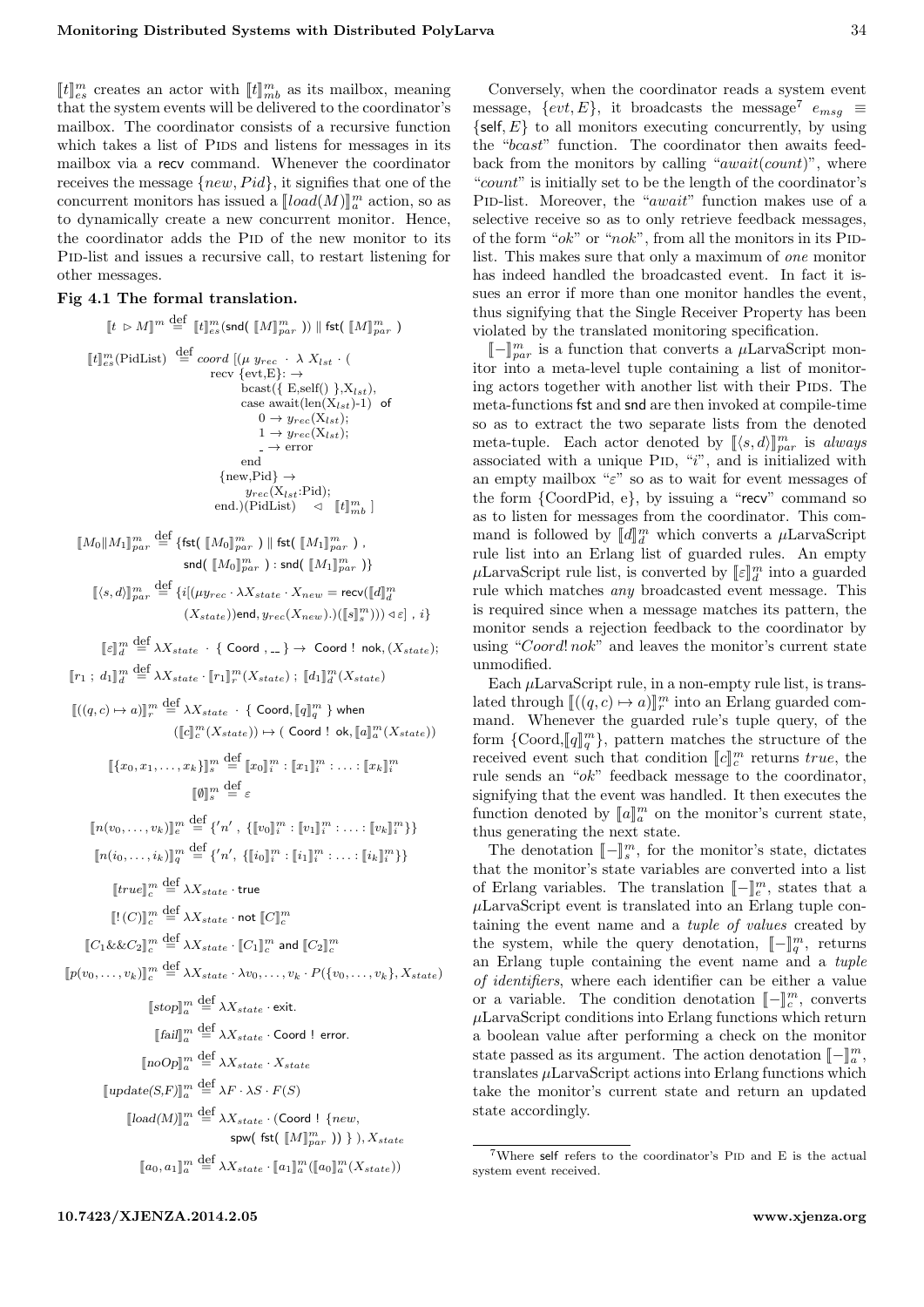Example 6.1. This example outlines how a monitor containing only the first rule used in Example 3.1, can be formally translated into Erlang code by applying the denotational functions provided.

- $\left[ \langle \{usr1, funds\}, ((RegFunds(Usr, Sum),$  $\text{II} s \text{U} s \text{v} \text{V} \text{al} \text{id} (\text{U} s \text{r})) \mapsto \text{W} \text{arm} \text{U} \text{sr}(\text{I});\text{in}^m$
- $\stackrel{def}{=} \{ \; By \;\: applying \; the \; root \; denotation \; \; \llbracket \rrbracket^m \}$ 
	- $[[t]]_{es}^m(\mathsf{snd}(\sqrt{\{usr1, funds\}},((RegFunds(Usr, Sum),$  $\text{IIsUsrValid}(Usr)) \mapsto \text{WarnUsr}());\prod_{par}^m j\quad \text{and}$ fst( $\left[ \left( \{usr1, funds\}, ((RegFunds(Usr, Sum),$  $llsUsrValid(Usr)) \mapsto WarmUsr());\parallel_{par}^m$
- snd meta function and the actor expression with fst. }

 $[[t]]_{es}^m([i]) \parallel i[(\mu y_{rec} \cdot \lambda X_{state} \cdot X_{new} = rec \nu)]$  $\llbracket ((RegFunds(Usr, Sum), lIsUsrValid(Usr)) \mapsto WarnUsr()) \rrbracket_{d}^{m}$  $(X_{state})$ )end,  $y_{rec}(X_{new})$ .)( $[[{usr1, funds}]_{s}^{m})$ )) $\triangleleft \varepsilon] \ \cdot \ \cdot \ \cdot$ 

# $\stackrel{def}{=} \{$  After applying the necessary denotations  $\}$

 $[[t]]_{es}^m([i]) \parallel i[(\mu y_{rec} \cdot \lambda X_{state} \cdot X_{new} = \textit{recv}(\lambda X_{state} \cdot X_{state} \cdot X_{new})]$ {Coord, {'ReqFunds',Usr,Sum}} when (!IsUsrValid(Usr))  $(X_{state}) \mapsto (Coord! ok, (WarnUsr((X_{state}))).$  $\{$  Coord  $, \ldots \}$   $\rightarrow$  Coord ! nok,  $(X_{state})$ )end)  $\triangleleft \epsilon$ ]

 $\stackrel{def}{=} \{ \textit{ Applying}[\![t]\!]_{es}^m \textit{to create the coordinator} \}$ 

 $\text{coord}[(\mu y_{rec} \cdot \lambda X_{lst} \cdot (\text{recv} \{evt, E\})]$  $\rightarrow$  bcast({E, self()},  $X_{lst}$ }, case await(len( $X_{lst}$ ) – 1) of  $0 \rightarrow y_{rec}(X_{lst})$ ;  $1 \rightarrow y_{rec}(X_{lst}); \rightarrow$  error end;  ${new, Pid} \rightarrow y_{rec}(X_{lst}: Pid)$ end.)([i])  $\lhd \llbracket t \rrbracket_{mb}^{m}$  $i[(\mu y_{rec} \cdot \lambda X_{state} \cdot X_{new} = \textit{recv}(\lambda X_{state})$ {Coord, {'ReqFunds',Usr,Sum}} when (!IsUsrValid(Usr))  $(X_{state}) \mapsto (Coord! ok, (Warning!sr((X_{state})))$ ;  $\{$  Coord,  $=$   $\}$   $\rightarrow$  Coord! nok,  $(X_{state})$ )end)  $\triangleleft \epsilon$ ]

# 4 The DistPolyLarva Prototype

DISTPOLYLARVA ((Cassar, [2013\)](#page-7-3)) is prototype implementation based on our new actor-based design. This prototype seeks to re-implement PolyLarva 's monitor compiler in a way which conforms to the denotational translations provided in our distributed-state model. This ensures that any guarantees offered by the formal models would also apply for our prototype compiler.

Also, DistPolyLarva parses a variant of polyLS, called Pseudo-polyLS, into a parse tree which, resembles the  $\mu$ LarvaScript abstract syntax, together with additional parsed constructs. Although our prototype compiler is able to recognize all polyLS keywords and synthesise additional monitoring features, which are not formalized in our models, it only guarantees correct behaviour for specifications which only use constructs from the formalized subset which forms  $\mu$ LarvaScript. The parsed constructs are then converted into Erlang actor expressions in a similar way as in our formal translation. Furthermore, this prototype was

developed with the aim to demonstrate that our translation is implementable.

## 4.1 The Compilation Phases

DistPolyLarva passes a given Pseudo-polyLS specification from four subsequent stages so as to synthesise the required monitoring Erlang code.

 $\frac{def}{=} \{ \text{ Applying } [-\mathbb{I}_{par}^m, \text{ and extracting pidList "[i]" with the defined by the context free grammar of our language de-$ Lexical and Parsing Phases: The Lexical phase uses a regular grammar which defines a number of patterns that a character sequence, in the given Pseudo-polyLS script, must match in order to be translated into an abstract token. The generated token sequence is passed to the Parsing phase which checks that the structure of the script being compiled, is correct with respect to the production rules fined in Table 3.1. If the entire token sequence obeys the rules of the grammar, it is converted into an unambiguous parse tree which conforms to the abstract syntax of  $\mu$ LarvaScript. DISTPOLYLARVA's lexer was implemented using a lexer generator called LEEX while its parser was implemented using a parser generator called YECC Ericsson AB [\(2013\)](#page-8-6).

> Semantic Analysis and Code Generation Phase: This phase is essentially an Erlang implementation of our formal denotations in Figure 4.1. It starts by invoking the initial denotational function which inspects the initial node of the parse tree and invokes other denotational functions which inspect the semantics of its child nodes, from left to right. The compiler also checks that any event, condition and action referred by the rules of a specific monitor, is actually declared within the same monitor, so as to preserve scoping. The generated Erlang source modules (.erl) are then written in a directory specified by the user and are compiled into executable Beam files via the Erlang compiler.

# 5 Evaluation

The high level and distributed-state models were evaluated by proving certain theorems about the runtime behaviour they describe. The guarantees obtained from proving these theorems are also inherited by DISTPOLYLARVA. as this was developed with a close relation to the formal denotational translation. Moreover, the prototype was further evaluated through a series of tests.

## 5.1 Evaluating the High-level Model

In order to evaluate the behaviour described by this model we proved a theorem which guarantees that any monitoring system, specified in  $\mu$ LarvaScript, will operate deterministically. This property is important since it ensures that whenever any collection of  $\mu$ LarvaScript monitors is in a particular collective state[8](#page-0-0) , and it receives a specific system event, it will always handle the event in the same manner, thus transitioning to the same successive collective state. This means that no matter how many times the monitoring system is executed, depending on the current state, it will always handle a specific event in the same

 $8By$  "collective state" we refer to the local states of all monitors in the specified monitor collection.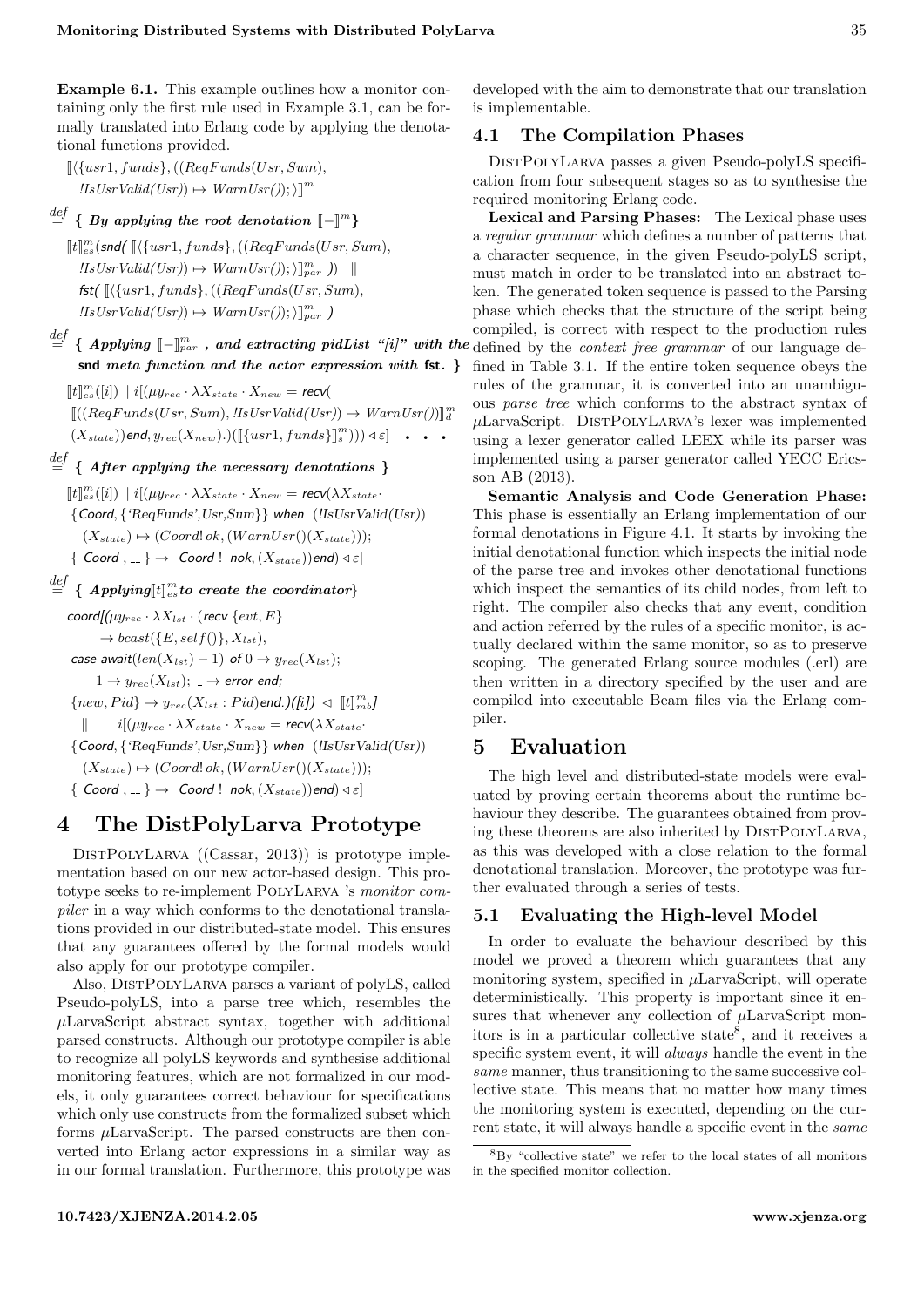way, and so transition to *same* consecutive state. Hence, this guarantees that a monitoring system will operate consistently.

#### Theorem 6.1.  $\mu$ LarvaScript Determinism.

 $t \rhd M \vdash \longrightarrow t' \rhd M' \wedge t \rhd M \vdash \longrightarrow t'' \rhd M'' \implies t' =$  $t''$   $\wedge$   $M' \equiv M''$ 

Specifically, Theorem 6.1 states Cassar [\(2013\)](#page-7-3) that if  $M$ reduces to both  $t \geq M'$  and  $t \geq M''$ , by a using high-level reduction ( $\longmapsto$ ), then it implies that  $t \triangleright M'$  and  $t \triangleright M''$ are equal to each other. The proof of this theorem was divided into separate lemmas, each of which were proved accordingly by using various inductive techniques.

### 5.2 Evaluating the Formal Translation

The evaluation of our denotational semantics consisted in proving Theorem 6.2, which shows that our formal translation is in some sense correct. We showed that the behaviour of any actor-based monitoring system, derived using our denotational conversion, corresponds to the behaviour described by the high-level model. These proofs not only help to increase the user's confidence but also state that any property proved on our high-level model, such as determinism in Theorem 6.1, would also transitively apply to our synthesised monitoring system. In our proofs we assume that all  $\mu$ LarvaScript specifications observe the Single Receiver Property. This implies that the denotational translation is only guaranteed to provide a correctly-behaving actor implementation when the specification script being translated observes the Single Receiver Property.

#### Theorem 6.2. Behaviour Correspondence.

Let  $M$  be a sound  $\mu$ LarvaScript specification and assume  $t \supset M$  behaves as  $[t \supset M]^m$ .

if  $t \triangleright M \vdash \longrightarrow *t' \triangleright M'$  and  $[[t \triangleright M]]^m \to^* [[t' \triangleright M']$ <br>then  $t' \triangleright M'$  behaves as  $[[t \triangleright M']^m$ m then  $t' \geq M'$  behaves as  $[[t \geq M']]$ m

Theorem 6.2 was further subdivided and proven using the following correspondence lemmas.

### Lemma 6.1. Single-Step Correspondence.

 $t \in M \mapsto t' \in M'$  implies  $[[t \in M]]^m \to^* [t' \in M']$ m

## Lemma 6.2. Multi-Step Correspondence.

 $t \in M \longmapsto *t' \in M'$  implies  $[[t \in M]]^m \to^* [t' \in M']$ m

Lemma 6.1 guarantees that for one high-level reduction, i.e.,  $t \geq M \longmapsto t' \geq M'$ , there exists a corresponding translation,  $[[t \triangleright M]]^m$ , which reduces in 0 or more Erlang<br>reduction steps into  $[[t' \triangleright M']^m$ . The proof for Lemma 6.2 reduction steps into  $[[t' \triangleright M']]^m$ . The proof for Lemma 6.2 relies on Lemma 6.1 so as to guarantee that for  $\theta$  or more high level reductions, we can find a denotational translation which reduces  $[t \triangleright M]^m$  in 0 or more Erlang steps into  $[t' \triangleright M']^m$ .

# 6 Future Work

As part of our future work we propose to extend our  $\mu$ LarvaScript grammar so as to formalize other polyLS constructs such as timers. This extension requires modifications to our formal models, as well as, additional formal results. The new results would guarantee that the extended high-level model still operates deterministically and that its behaviour still corresponds to the behaviour of an extended version of our distributed-state model. The additional features in our DISTPOLYLARVA compiler could then be properly implemented in a way which guarantees correct operation.

Moreover, as we were more concerned with the mathematical aspect of our designs and since our prototype implementation was only intended to demonstrate our actorbased concept, the DISTPOLYLARVA compiler was rapidly developed. Hence we propose to provide a more thorough implementation based on our prototype and on our formal models. In fact we propose that the code of the prototype should be properly structured so as to be more maintainable in the future. Moreover, the synthesised monitoring code can be further optimized so as to reduce the tool's monitoring overhead as much as possible. Additionally, the finalized compiler should also provide better error reporting and error recovery mechanisms which would further aid users to debug their Pseudo-polyLS specification scripts. We also suggest that the proper implementation should also be tested for efficiency and compared with the original PolyLarva implementation.

# 7 Conclusion

We have sought to increase the understandability and reliability of PolyLarva with the aim of elevating the user's level of confidence in our RV tool. This was done by providing a high-level operational model which describes the runtime behaviour of the core constructs of polyLS. The evaluation for this model consisted in proving that the model describes a deterministic monitoring behaviour. We also created denotational semantics which convert  $\mu$ LarvaScript specifications into Erlang actor expressions. The evaluation of this model consisted in proving the correctness of the formal translation, which permits that any property proved for the high-level model would also apply for the denoted monitoring Actors. This also helps in increasing the user's level of confidence in our tool. This formal translation was then implemented as the DISTPOLYLARVA prototype compiler which guarantees a correct translation for Pseudo-polyLS specifications which only include constructs that are formalized in  $\mu$ LarvaScript.

### References

- <span id="page-7-5"></span>A, M. K. and P, K. (2010). DISTRIBUTED COMPUTING APPROACHES FOR SCALABILITY AND HIGH PERFORMANCE.
- <span id="page-7-4"></span>Armstrong, J. (2007). Programming Erlang: Software for a Concurrent World. Pragmatic Bookshelf.
- <span id="page-7-0"></span>Bauer, A., Leucker, M. and Schallhart, C. (2006). Runtime Verification for LTL and TLTL.
- <span id="page-7-3"></span>Cassar, I. (2013). Monitoring Distributed Systems with Distributed PolyLarva. University of Malta.
- <span id="page-7-1"></span>Colombo, C. (2008). Practical Runtime Monitoring with Impact Guarantees of Java Programs with Real-Time Constraints (Master's thesis, University of Malta).
- <span id="page-7-2"></span>Colombo, C., Francalanza, A., Mizzi, R. and Pace, G. J. (2012). polyLarva: Runtime Verification with Con-